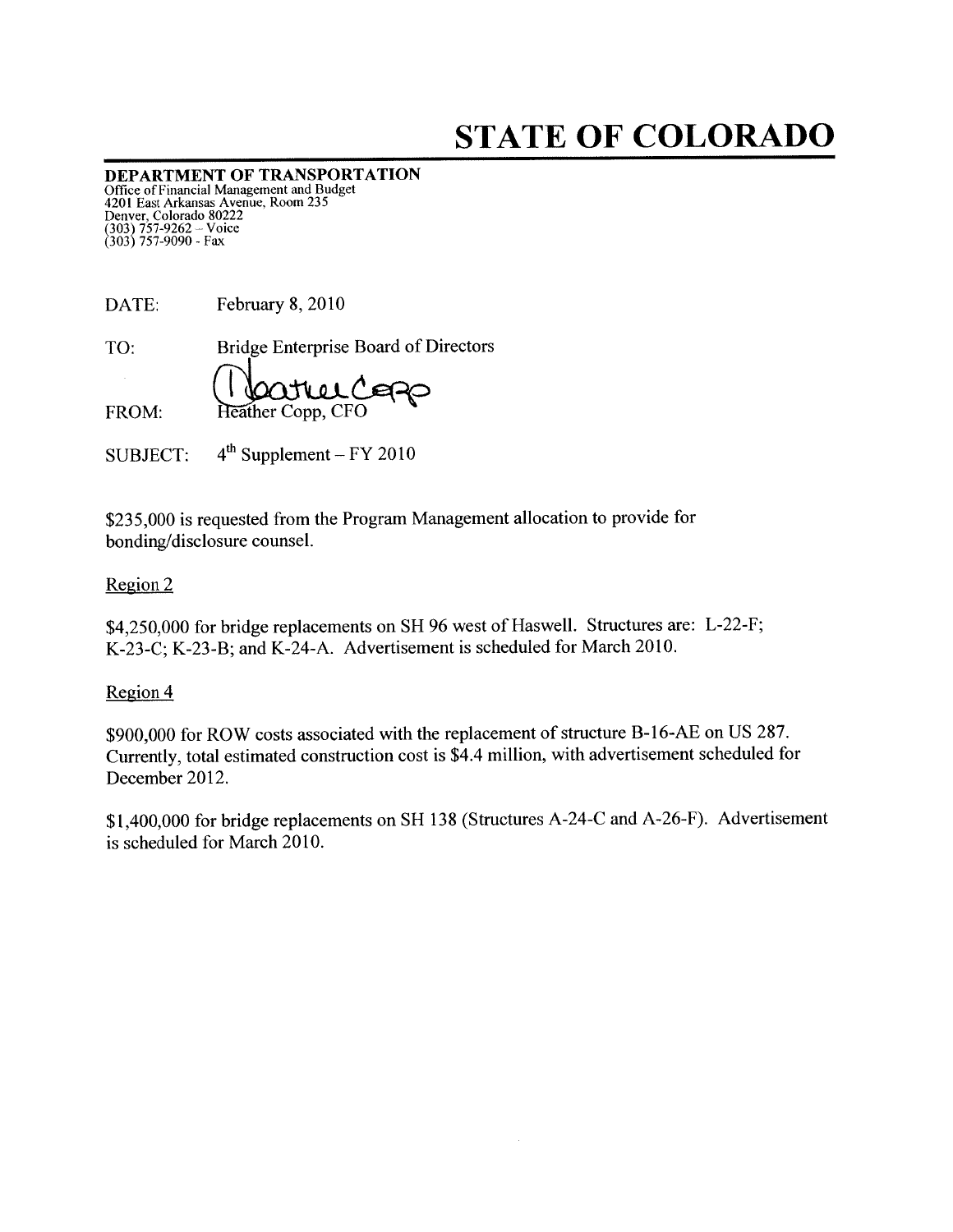## Resolution No. BE- 21

 $\mathcal{L}^{\text{max}}_{\text{max}}$  .

"BE IT RESOLVED, That the Fourth Supplement to the Fiscal Year 2009-2010 Budget is approved by the Bridge Enterprise Board."